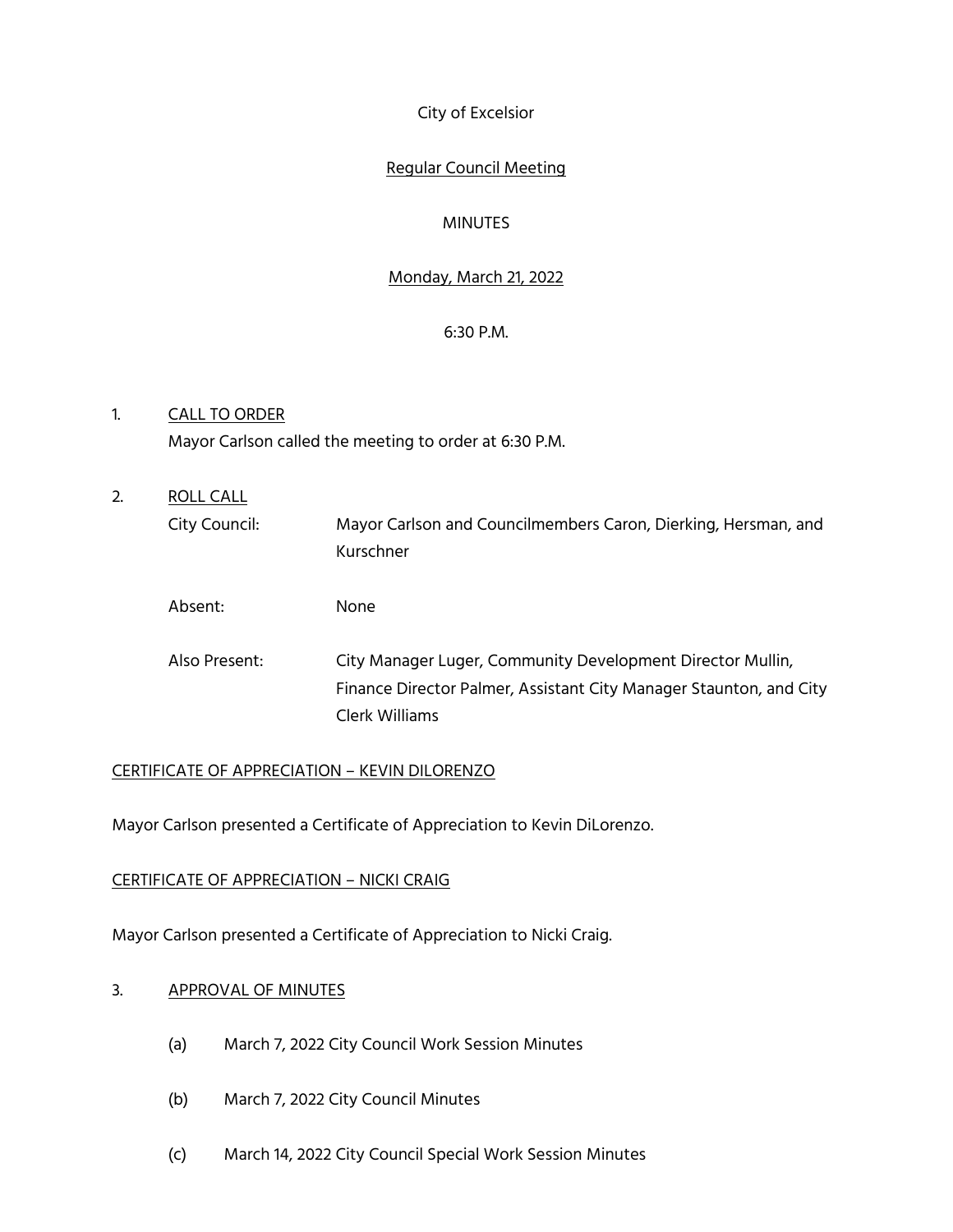> Dierking moved, Hersman seconded, to approve the March 7, 2022 City Council Work Session Minutes and March 7, 2022 City Council Minutes. Motion carried 5/0.

Hersman moved, Dierking seconded, to approve the March 14, 2022 City Council Special Work Session Minutes. Motion carried 3/0. Councilmembers Caron and Kurschner abstained.

### 4. OPEN FORUM

Erik Ambrose, 150 Lake Street, addressed the Council about dock slip renewals.

Peter Hartwich, 186 George Street, addressed the Council about Ukraine lighting recognition at the gazebo, charging stations, and 106 Center Street.

Andrew Punch, 561 Third Street, addressed the Council about online payments.

# 5. CITY COUNCIL COMMUNICATIONS, QUESTIONS, and REPORTS

(a) Excelsior-Lake Minnetonka Chamber of Commerce Update

No Update.

(b) Heritage Preservation Commission Update

Kevin Staunton, Assistant City Manager, gave an update on the Heritage Preservation Commission.

(c) Additional Report Outs (Amended)

Councilmember Caron gave an update on the infrastructure project submittals.

Mayor Carlson gave an update on the Mayor's Forum and dock payments.

### 6. MEET EXCELSIOR

(a) Commissioner LaTondresse

### Hennepin County Commissioner, Chris LaTondresse, addressed the City Council.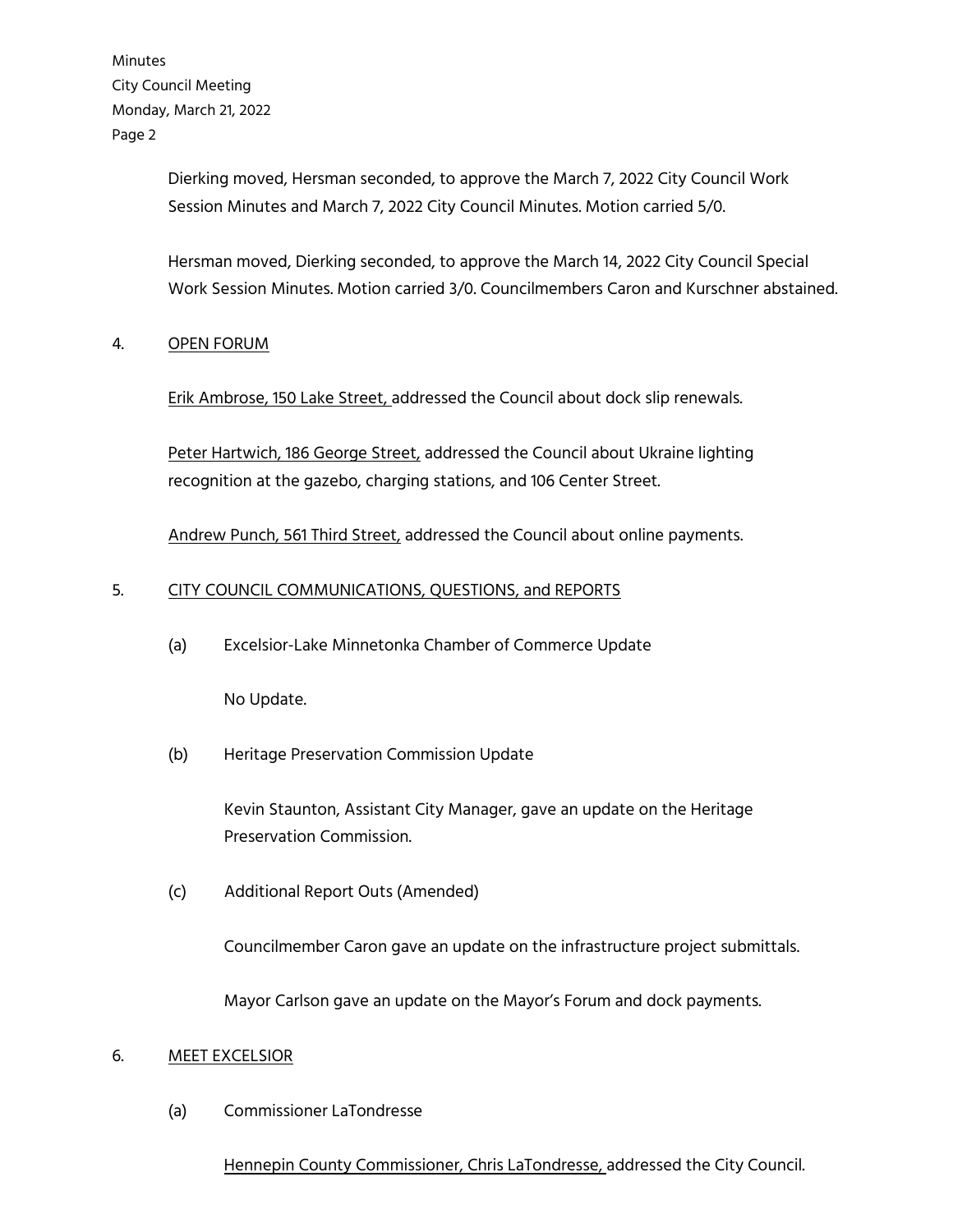# 7. AGENDA APPROVAL

(a) Meeting Agenda

Dierking moved, Caron seconded, to approve the March 21, 2022 Meeting Agenda. Motion carried 5/0.

(b) Consent Agenda

Caron moved, Dierking seconded, to approve the March 21, 2022 Consent Agenda. Motion carried 5/0.

1. Review Verified Claims under \$20,000 and Approve Verified Claims over \$20,000

> Action – Reviewed Verified Claims under \$20,000 and Approved Verified Claims over \$20,000.

2. Approve April 1, 2022 – March 31, 2026 Republic Services Refuse and Recycling Contract

> Action – Approved April 1, 2022-March 31, 2026 Republic Services Refuse and Recycling Contract and Authorized the Mayor and City Manager to execute the document.

3. Church Playground Grant

 Action – Adopted Resolution 2022-12 Authorizing Filing of Application and Execution of Agreement to Develop Sports or Recreation Facilities under the Provisions of the Hennepin Youth Sports Program.

4. Approve 2022 Business License

Action – Approved 2022 Business License.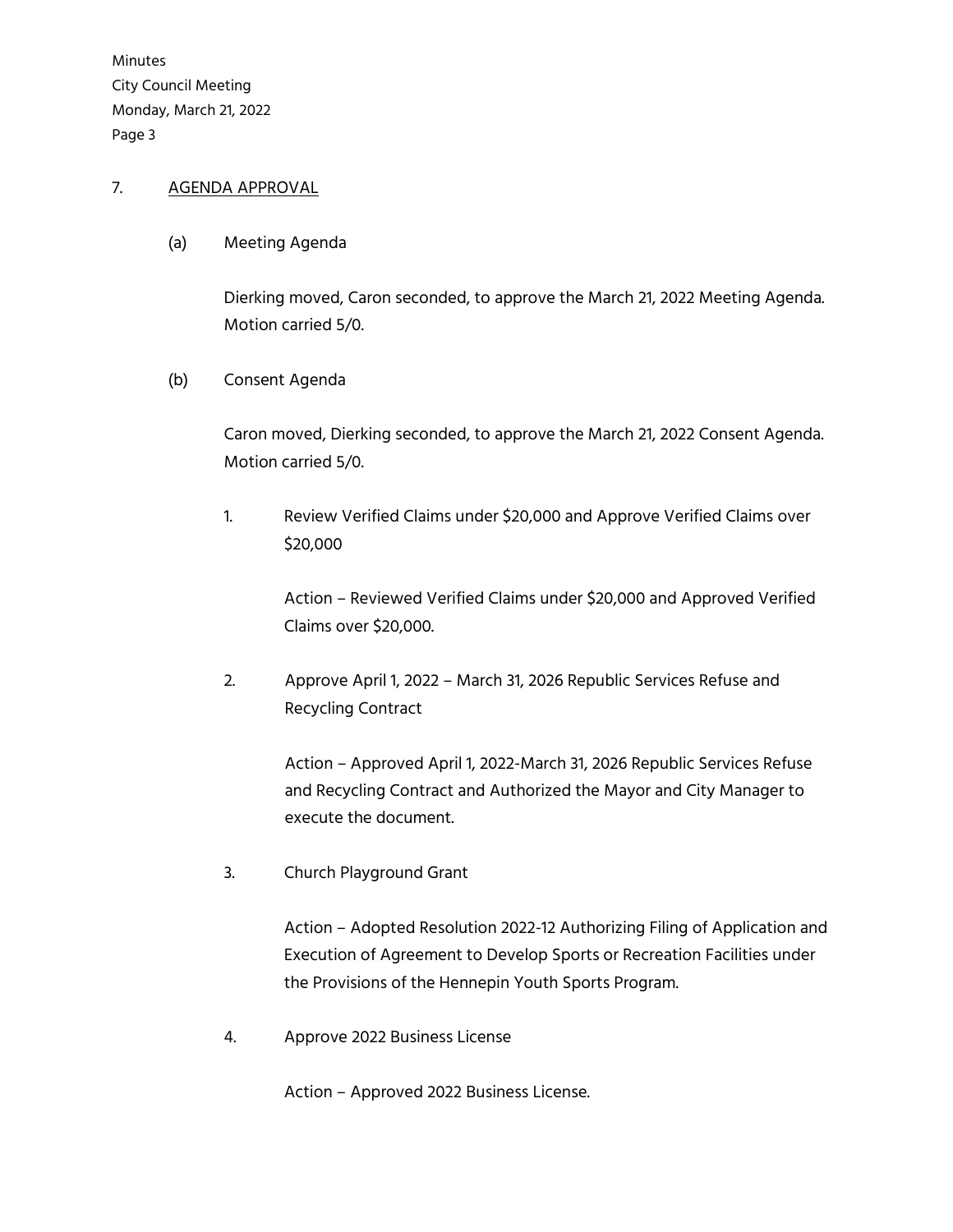5. 810 Excelsior Boulevard Developers Agreement

 Action – Approved the Development Agreement and Authorized Execution by the City Manager and the Mayor.

## 8. PUBLIC HEARINGS

(a) 481 Second Street Lakeshore Market Sign Variance Application

Karen Koehnen and Ashley Green, Applicants, addressed the Council.

Peter Hartwich, 186 George Street, addressed the Council about the proposed sign.

Kurschner moved, Hersman seconded, to approve the 481 Second Street Lakeshore Market Sign Variance Application. Motion carried 4/1. Councilmember Caron voted no.

(b) 220 School Avenue – Design Standards Review

Todd Jones, Applicant, addressed the Council.

 Peter Hartwich, 186 George Street, addressed the Council about the design of the proposed property.

 Andrew Punch, 561 Third Street, addressed the Council in favor of the proposed property.

 Kurschner moved, Hersman seconded, to approve the design standards review application with the conditions as stated. Motion carried 5/0.

# 9. PETITIONS, REQUESTS and COMMUNICATIONS

(a) The Commons Finances

No action. Information only.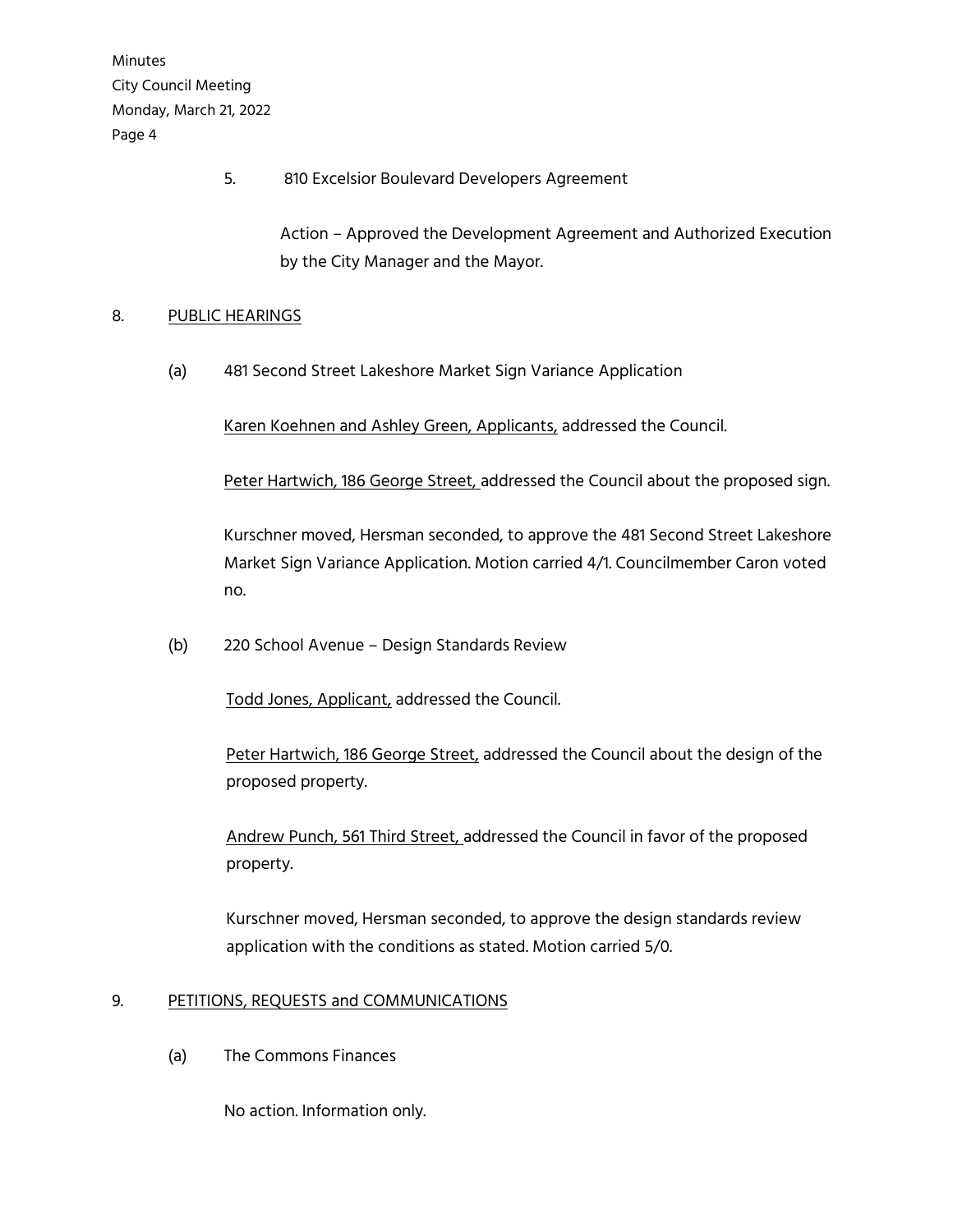(b) Concession Building/Plaza Project Final Construction Drawings

Hersman moved, Caron seconded, to approve the final construction drawings for the new concession building/plaza and authorize advertisement of bids. Motion carried 5/0.

(c) Wai Nani 2021 Recap and 2022 Proposal

Andrew Mullin, Wai Nani, gave a presentation.

The Council provided staff with direction.

### 10. ORDINANCES and RESOLUTIONS

(a) None

### 11. REPORTS of OFFICERS, BOARDS, and COMMITTEES

(a) Accept Resignation and Declare Vacancy on City Commission

Hersman moved, Caron seconded, to accept Matthew Mehlhoff's resignation, declare a vacancy on the Parks and Recreation Commission, and direct staff to advertise for Citizen Inquiry Forms. Motion carried 5/0.

(b) Annual Advisory Appointments and Commission Discussion

Caron moved, Hersman seconded, to reappoint Anne Vogel to the Parks and Recreation Commission. Motion carried 5/0.

The Council will make recommendations for additional appointments at a future Council meeting.

#### 12. UNFINISHED BUSINESS

(a) None